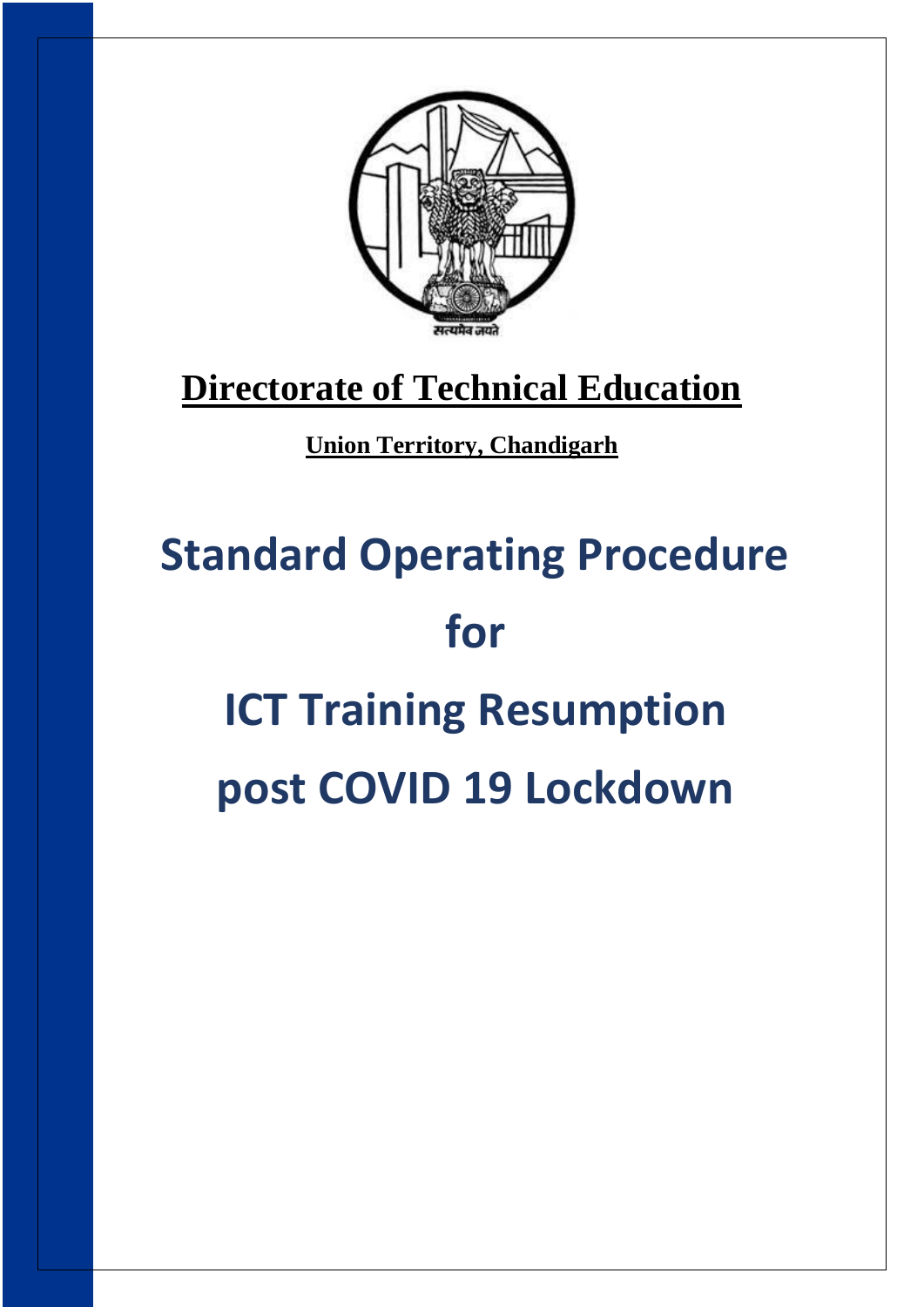#### **Contents**

| 1.  |  |
|-----|--|
| 2.  |  |
| 2.1 |  |
| 2.2 |  |
| 2.3 |  |
| 2.4 |  |
| 3.  |  |
| 3.1 |  |
| 3.2 |  |
| 3.3 |  |
| 3.4 |  |
| 3.5 |  |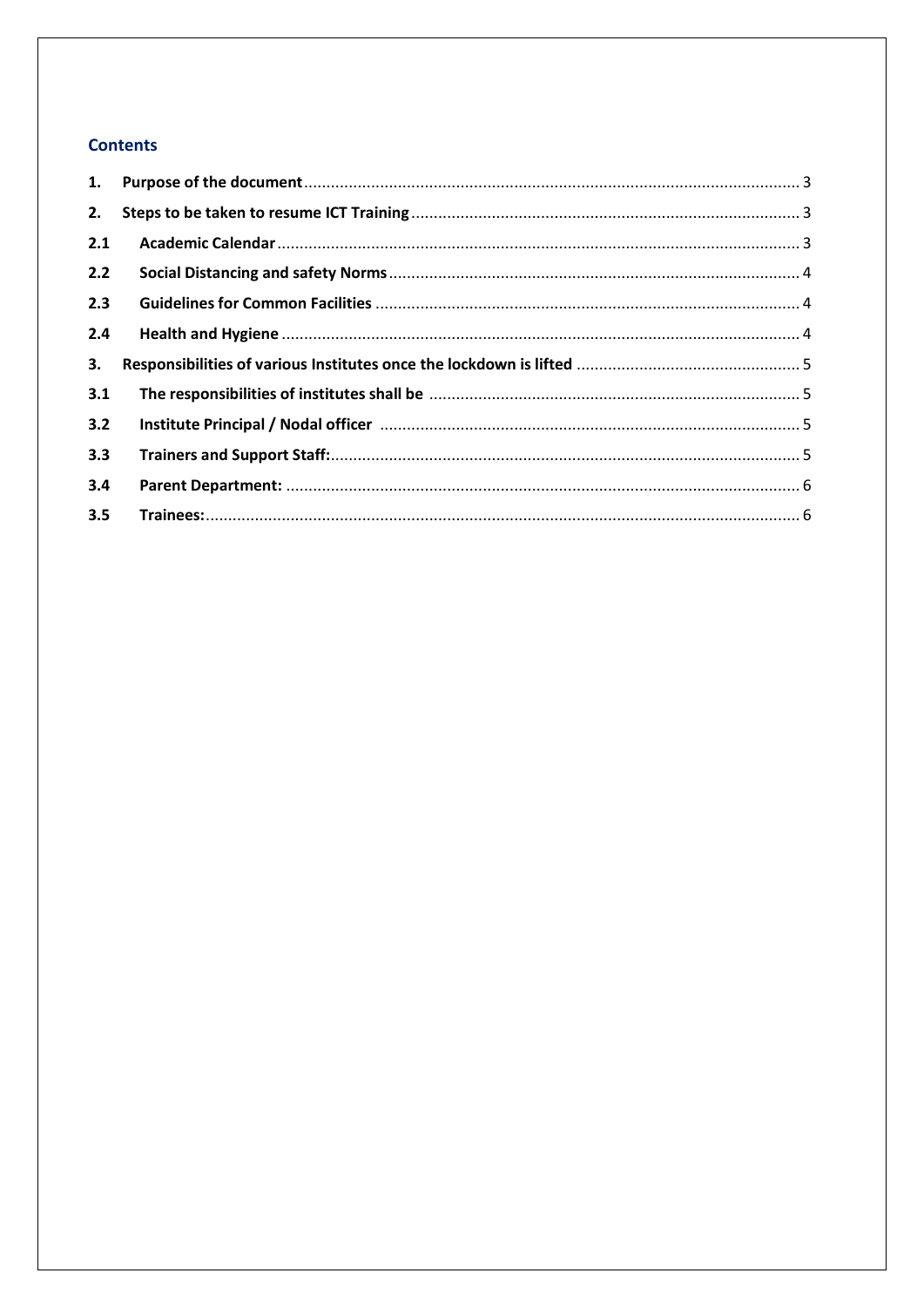#### <span id="page-2-0"></span>**1. Purpose of the document**

The purpose of this Standard Operating Procedure (SOP) is to elaborate the procedure to be followed in order to resume the ICT Training after lockdown due to COVID-19 outbreak. This SOP is prepared in order to detail some basic guidelines which would enable the resumption of the ICT Training in all institutes after the lockdown period. By following this SOP, it is being presumed that transmission of corona virus would be prevented and thereby enabling safe resumption of the ICT Training. All precautionary measures are to be ensured at the establishments so that trainees and staff feel safe and secure at the institute.

In the present circumstances, the major concerns are as follows:

- a. Ensuring the health, safety and security of the Trainers, Trainees and supporting staff.
- b. Charting out a plan for the completion of ICT Training of all groups employees of Chandigarh Administration

#### <span id="page-2-1"></span>**2. Steps to be taken to resume ICT Training**

#### <span id="page-2-2"></span>**2.1 Academic Calendar**

#### **a. Training Schedule 2020-21**

| <b>Group</b> | <b>Total Registration</b><br>(Online & Offline) | <b>Trained Successfully</b> |
|--------------|-------------------------------------------------|-----------------------------|
| А            | 427                                             | 405                         |
| B            | 1144                                            | 983                         |
|              | 3799                                            | 2201                        |
|              | 285                                             | 304                         |
| <b>Total</b> | 5655                                            | 3893                        |

The present ICT Training status till date is as mentioned below:-

Planned scheduled for 2020-2021 after lock down:

| <b>Activity</b>                                                         | <b>Timeline</b>                    |
|-------------------------------------------------------------------------|------------------------------------|
| Online training for group A & B employees of $1^{st}$ July 2020 onwards |                                    |
| Chandigarh Administration                                               |                                    |
| Training for Group C employees of Chandigarh                            | 15 <sup>th</sup> July 2020 onwards |
| Administration (Theory classes can be conducted                         |                                    |
| online and practical classes of reduced batch size can                  |                                    |
| be conducted at the institutes providing ICT training.                  |                                    |
| Training for Group D employees of Chandigarh                            | 15 <sup>th</sup> July 2020 onwards |
| Administration                                                          |                                    |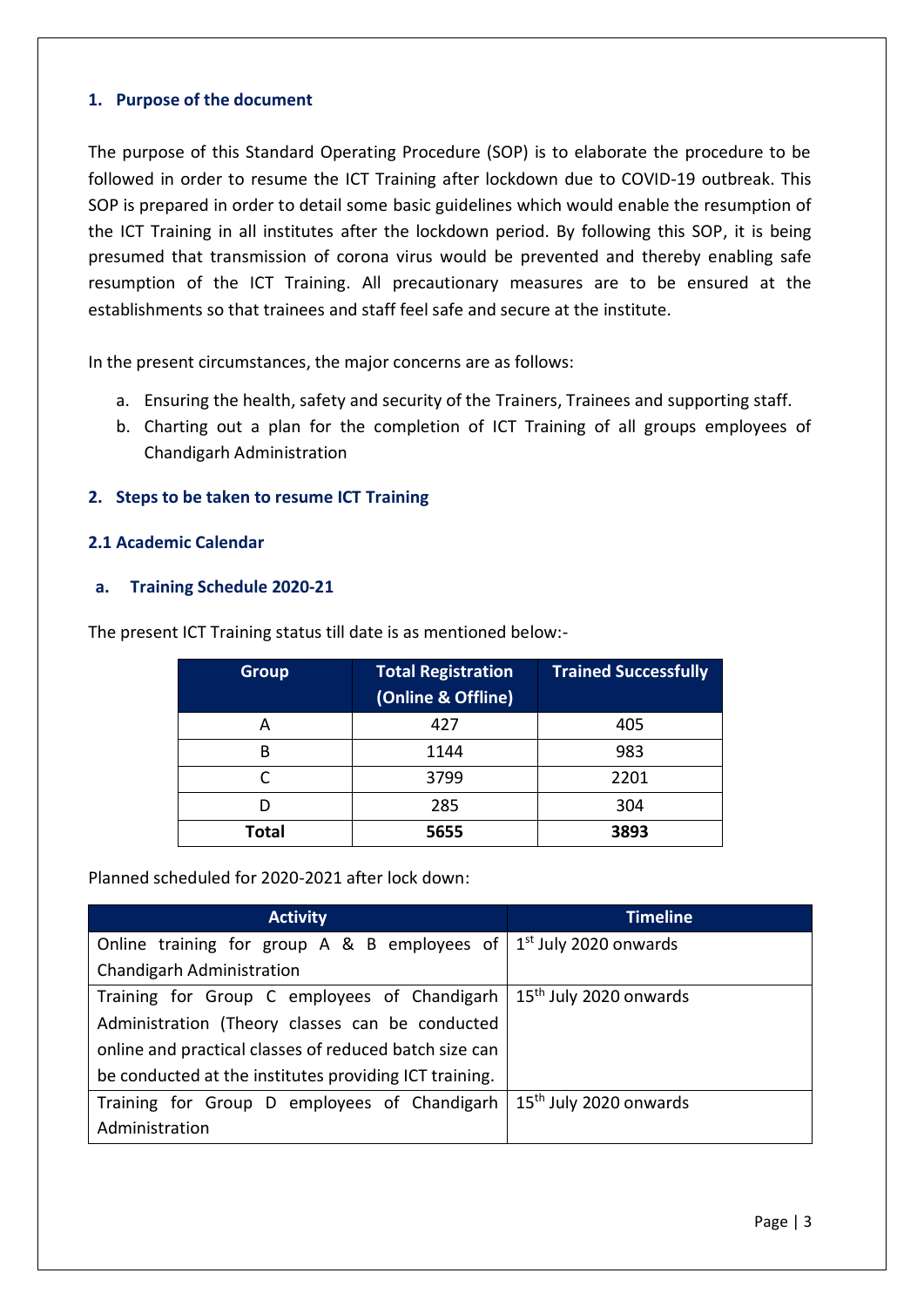#### <span id="page-3-0"></span>**2.2 Social Distancing and safety Norms**

a. **Seating arrangement:** Staff should be encouraged to have seating arrangement with appropriate social distancing. All staff to strictly adhere to the social distance of minimum 1 meter.

This may require seating on alternative seats and leaving an empty seat in between. Staff will work from their seats and avoid going to other's seats as far as possible. To maximum possible discussions / interaction can be held through hand phones and mobile phones. Meetings are to be avoided as far as possible and VC / Conference calls / other modes can be used in place.

Also Aarogya Setu app should be installed and keep updated at all times in all the Smart phones.

#### **2.3 Guidelines for Common Facilities**

- a. **Cleanliness and Sanitation:** Clean and disinfect institutes Labs and especially drinking water and sanitation facilities as per the protocol, particularly surfaces which are touched by many people
- b. **Canteen:** Packed refreshment like Lassi, Juices etc. would be provided to employees if they are attending training at institutes. All vendors / shop keepers must wear all protective gears like Mask, Gloves, Cover all, etc Vendors should avoid preferably cash transactions and use e-money modes. Wearing of masks, Social distancing and queue system should be strictly adhered.

#### <span id="page-3-1"></span>**2.4 Health and Hygiene**

- a. **Health screening:** Compulsory screening all persons (including trainees, trainers and supporting staff) entering through gate with thermal scanners. Hand sanitizers should be kept ready in the entrances and people after entry should sanitize their hands before proceeding to their work spots.
- b. **Reporting Suspected Cases:** Stoppage the entry of any person found with fever and cough accompanied with breathing problem. In such cases it would be mandatory to inform concerned department. Such person should be taken to nearest quarantine facility and later to govt hospital immediately.
- c. **Visitor Vehicle:** Any new vehicle should not be allowed without valid permission. All vehicles including two wheelers should be parked as informed by institute authorities.
- d. **Common utensils and utilities:** All trainees should be requested to bring own water bottles and avoid common water Bottle /mug /glass**.**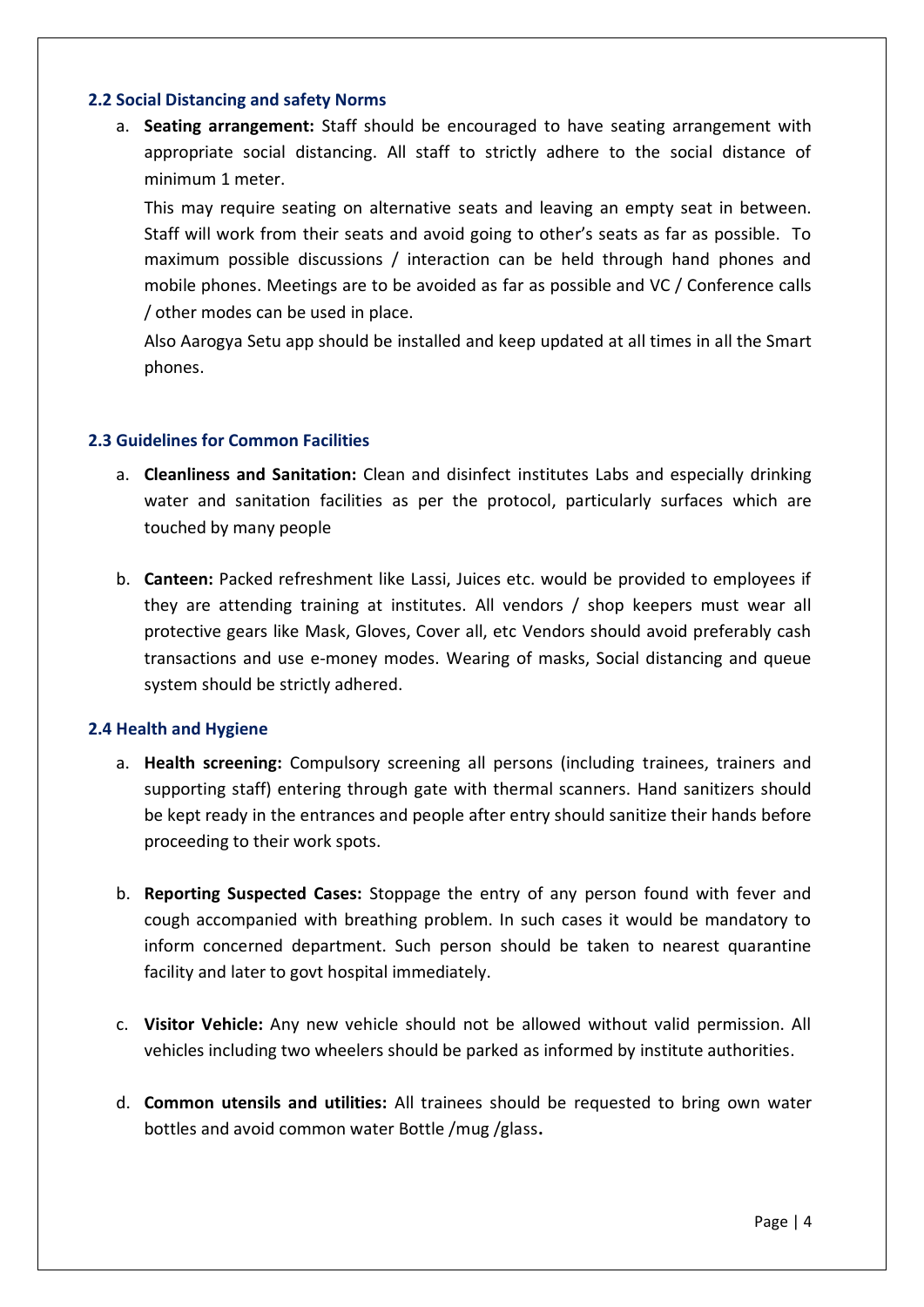#### <span id="page-4-0"></span>**3. Responsibilities of various institutes once the lockdown is lifted**

#### **3.1 The responsibilities of institutes shall be:-**

- a. Development of a videos showcasing the dos and don't for resumption of training in all the institutes providing ICT trainings
- b. Creation of online assignments and preparation of recorded video lectures to be put on Google Drive.
- c. Creation of a COVID / crisis management task force which would be responsible for managing all communication regarding COVID 19 and monitor the sanitisation and healthcare facilities across all ITIs in the state
- d. Facilitating online training for theory component for the trainees

#### **3.2 Institute Principal/Nodal officer:**

Institute Principals/Nodal officers shall play the pivotal role in commencing the training. They are responsible for managing the states and centres policy and guidelines in the system. They shall be responsible for creating a safe and disease-free learning environment for ensuring continuity in education. The responsibilities of Principals/Nodal officers for recommencing classes post lock down are:

- a. Sanitization of facilities, Fumigation of facilities, ensuring adherence to cleanliness guidelines and identification of COVID cases in the institute.
- b. Regular temperature check for trainees using infrared thermometers
- c. Place hand sanitizers and hand washing facilities to maintain hygiene
- d. Implementing social distancing norms in the institute
- e. Ensuring no sick staff or sick student attends classroom or practical training
- f. Immediately inform the concerned authorities in case of identification of any probable case
- g. Counsel the staff for following social distancing and inculcating hygiene habits (such as frequent washing of hands etc.)
- h. Facilitating online access
- i. Monitoring candidate attendance for both Online and offline training
- j. Ensuring installation of Aarogya Setu app by all trainers, trainees and supporting staff to keep it updated at all times.

#### <span id="page-4-1"></span>**3.3 Trainers and Support Staff:**

Their responsibilities are similar to that of the Principals in commencing operations in the institute. Some of their responsibilities are:

- a. Prevent stigma by using facts and reminding trainees to be considerate of one another
- b. Regular temperature check for trainees using infrared thermometers.
- c. Create awareness encouraging trainees to encourage good hygiene practices.
- d. Clean and disinfect institute, classroom and labs, encouraging frequent and thorough washing of hands.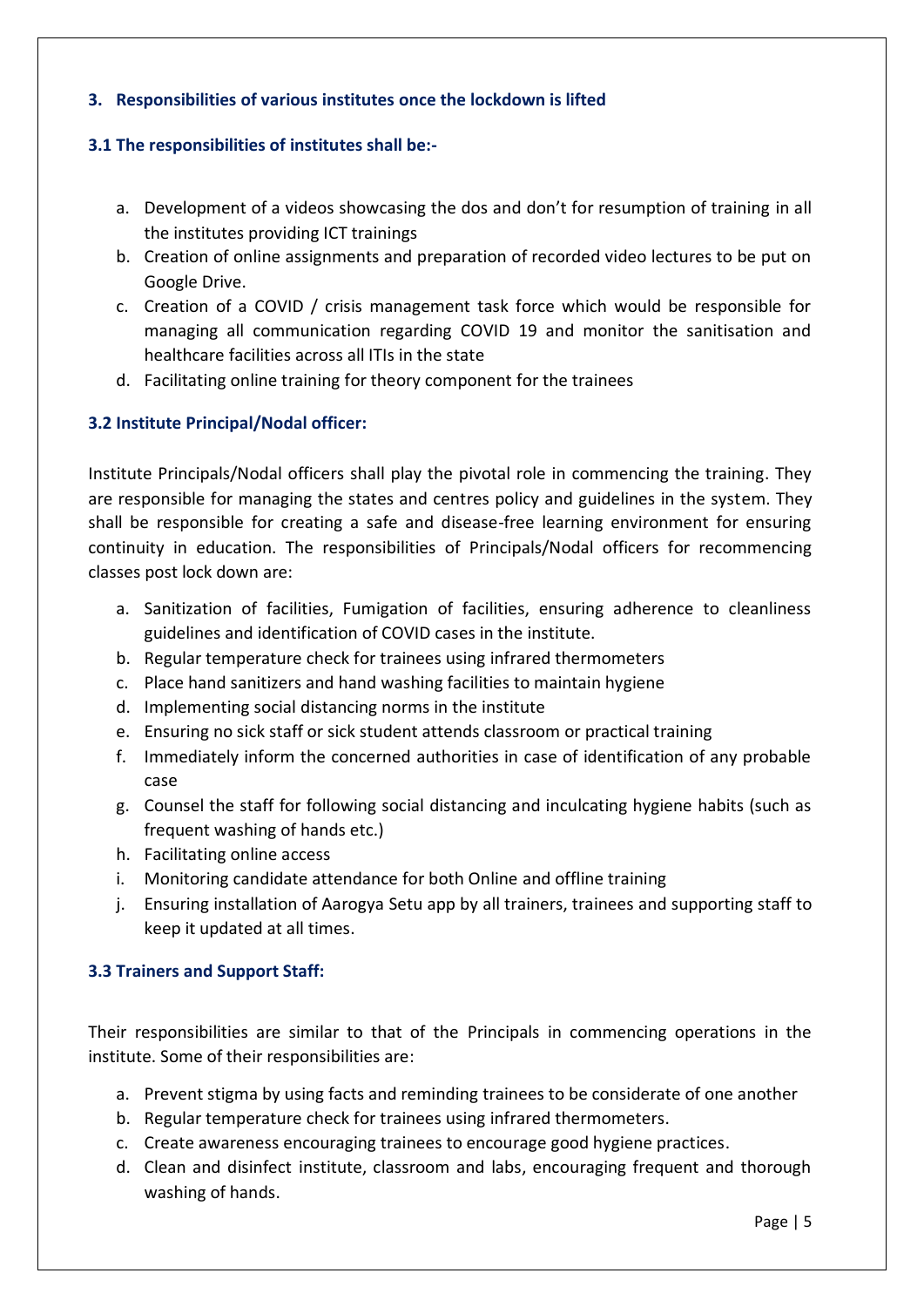- e. Early identification of potentially sick employee and ensuring safety for others.
- f. Ensuring adherence to social distancing in the institute during the training.
- g. Ensuring installation of Aarogya Setu app by all trainees and to keep it updated at all times.
- h. Wear masks etc at all times.

#### <span id="page-5-0"></span>**3.4 Parent Department:**

Parent department play a necessary role in ensuring trainees safety and thereby preventing the spread of the epidemic. The responsibilities are:

- a. Creating a healthy and hygienic environment at their place
- b. Understanding the symptoms of the disease, report any symptoms to the authorities as well as the institute so that other potential patients be identified in a timely manner
- c. Prevent stigma against the disease and encouraging their wards to be more welcoming towards recovered patients
- d. Ensuring installation of Aarogya Setu app by employees of their department and to keep it updated at all times.
- e. Wear masks etc at all times.

#### <span id="page-5-1"></span>**3.5 Trainees:**

Trainees need to understand the basic nuances of the disease including its symptoms and about how it gets transmitted for early identification and recovery. Some of the responsibilities of the trainees are:

- a. Following social distancing norms and good hygiene practices at institute and at home (regular hand washing and avoiding touching face in public)
- b. Avoid going to public places and go out only when necessary
- c. Report any discomfort or any symptom at the earliest
- d. Avoid sharing of eating utensils, foods and drinks
- e. Sharing the best practices learnt about preventing disease with family and friends
- f. Ensuring installation of Aarogya Setu app in their mobiles and to keep it updated at all times.
- g. Wear masks etc at all times.